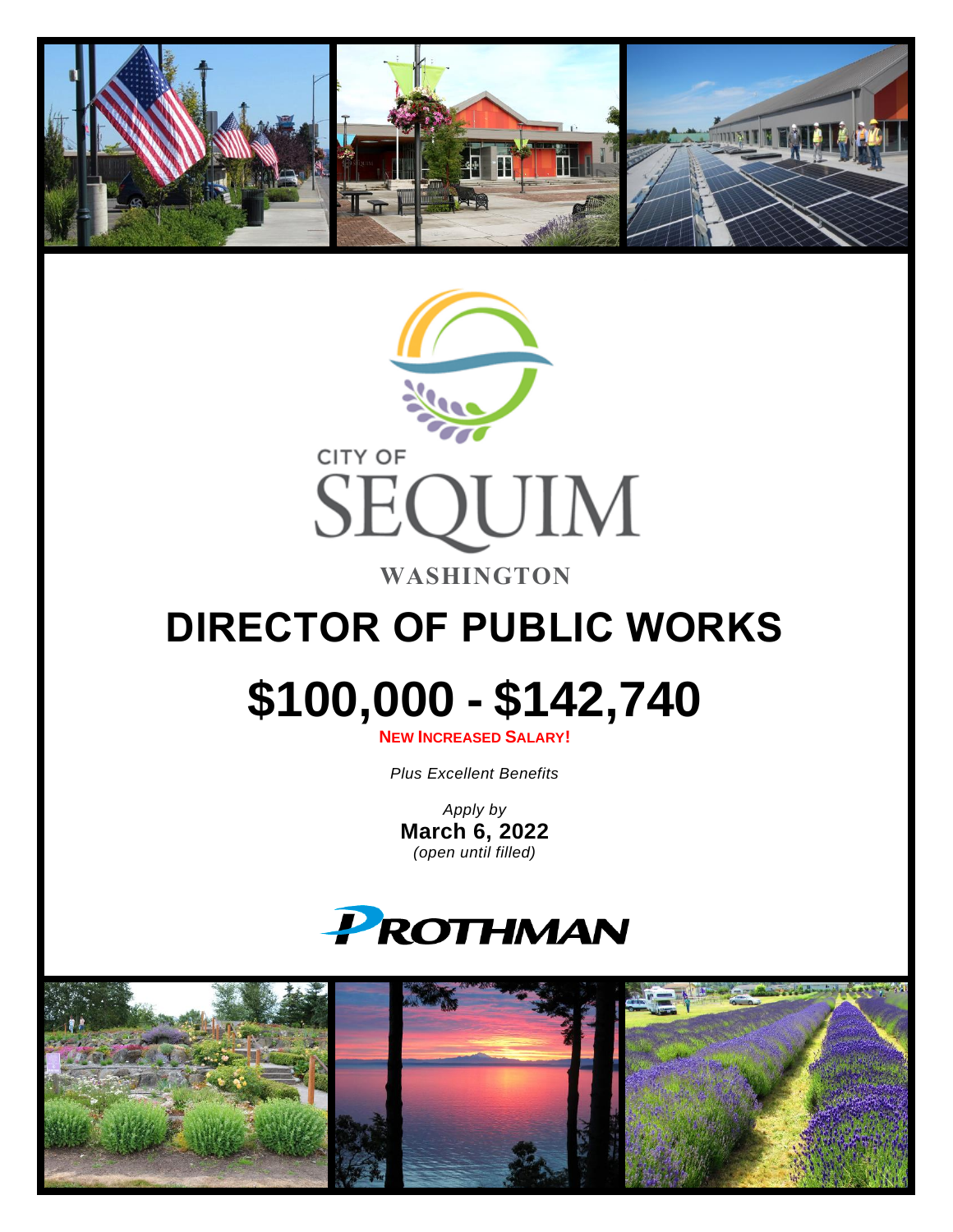#### **WHY APPLY?**



The City of Sequim (pronounced "skwim") is located on the Strait of Juan de Fuca on the north coast of Washington State, near the base of the Olympic Mountains. Sequim is just two hours

away from the metropolitan cities of Seattle, Tacoma and Olympia and is a gateway to the Olympic Peninsula and its numerous tourist attractions.

This position provides the right public works professional with an excellent opportunity to work in a well-managed city where management and staff work well together. If you are interested in putting your public works expertise to use in a city offering an excellent quality of life, then this is the right position for you!

#### **THE COMMUNITY**

An outdoor-lover's paradise, the area is home to three 18-hole golf courses, the John Wayne Marina, the Olympic Game Farm, the Dungeness Recreation Area, beaches, dive sites, fishing, sailing, water sports, hiking, biking, skiing, and numerous other activities.

Sequim sits in the rain shadow of the Olympic Mountains in the Sequim-Dungeness Valley where its approximately 8,000 citizens enjoy fantastic weather with just 16 inches of rain per year. City planners predict that Sequim's population will more than double in the next 15 years.





The region offers great opportunities for walking. A forest trail through the wildlife refuge at the Dungeness Recreation Area extends approximately 5- 1/2 miles out into the Strait of Juan de Fuca and the Dungeness Spit is the longest natural sand spit in the United States. At the end of the spit is the historical New Dungeness Lighthouse. Many portions of the Olympic Discovery Trail (ODT) and its route through Sequim are complete. The Olympic Discovery Trail will ultimately stretch approximately 100 miles east to west, is envisioned as a non-motorized, multi-user transportation system connecting all the communities of the Northern Olympic Peninsula.

The area is particularly known for its production of lavender, as Sequim's unique climate allows a commercial growth industry that is only rivaled in France. The area is also known for its Dungeness crab and resident elk herd.

Although retirees make up a large part of the community, young adults are also making Sequim their home, due in part to the high-quality education offered at the high school, middle school, two private schools, and home school associations. The City of Sequim is truly a community located in one of the most beautiful settings in all of Washington State.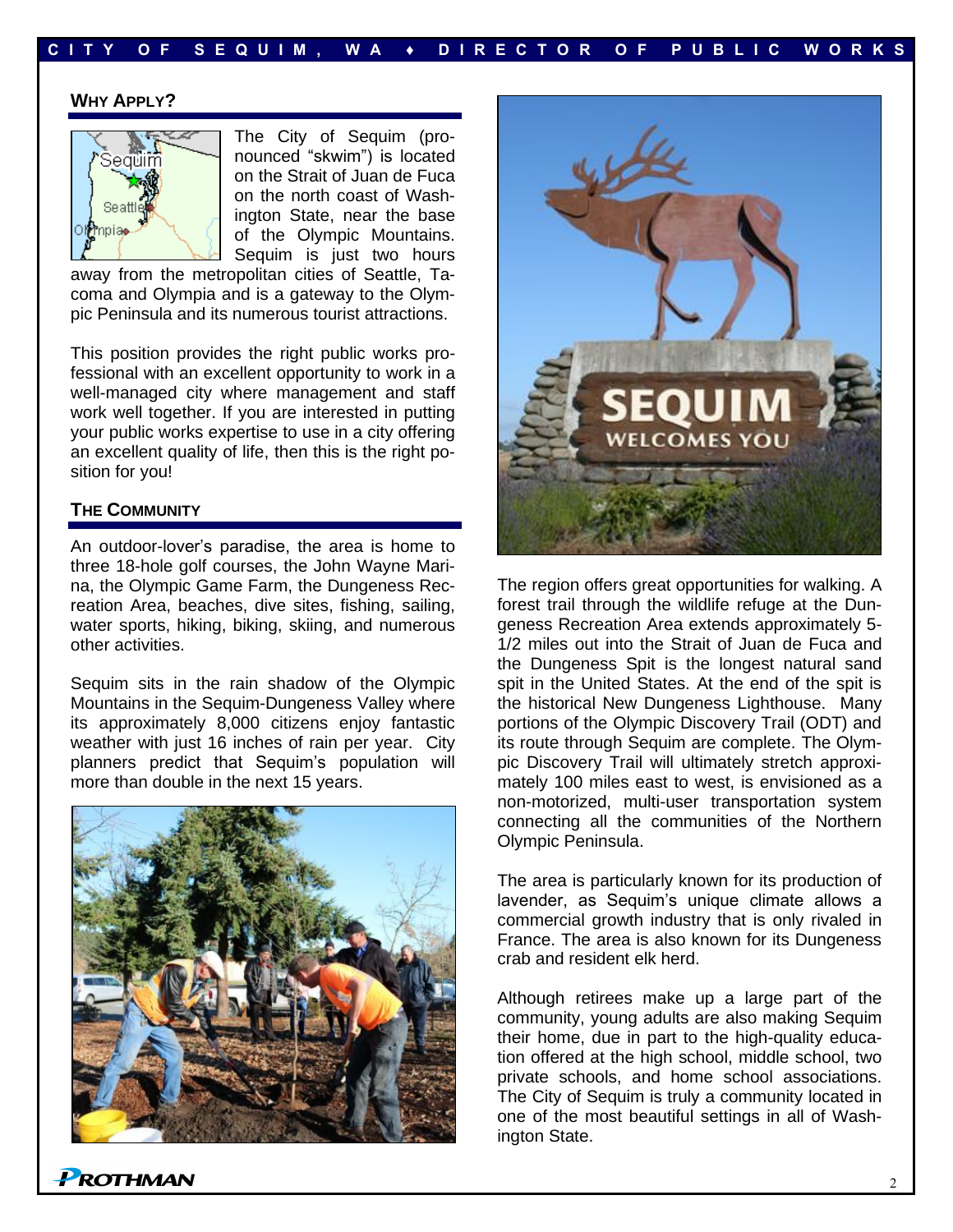#### **THE CITY & DEPARTMENT**

The City of Sequim operates under a Council-Manager form of government, with a sevenmember Council elected to staggered four-year terms. Sequim is a full-service city, providing all municipal services except Fire/EMS, which is provided by Clallam County Fire Protection District #3. The City operates with 87 FTEs on a 2021 budget of \$19,526,237.

The Public Works Department provides vital city services including drinking water treatment and distribution, wastewater collection and treatment, street maintenance, bike lanes and trails, landscaping, parks construction and maintenance, solid waste management, building maintenance, vehicle maintenance, design and construction engineering services, traffic engineering, and city mapping. The department operates on a 2021 total budget of \$21,514,780 including a operating budget of \$10,036,419 and a capital budget of 11,478,361, with 35 FTEs. To learn about the exciting projects currently underway, and to better understand the public works department, please see the Story Map found [here.](https://storymaps.arcgis.com/stories/7df4f83e686f4c02bd1a1e089ab5f392)

#### **THE POSITION**

The Public Works Director provides leadership through planning, directing, managing, and overseeing the activities and operations of multiple divisions within the Public Works Department. Through subordinate managers and supervisors, in addition to direct-reporting staff, this individual is responsible for: public works operations; capital improvement project engineering and administration; transportation planning and engineering; solid waste management, land development engineering and administration, fleet management; facility maintenance, state and other intergovernmental contracts; water and sewer system operations and planning; management of public right-of-way, and maintenance of parks.





This position works under the broad policy guidance of the City Manager and manages, directs, and controls the operations of the department following state and federal constitutional law, as well as other administrative and legislative policies, and the policies and ordinances of the City of Sequim. This individual is primarily responsible for establishing and implementing departmental policies, effectively managing finances and coordinating the use of all available resources in a manner that provides stability to the department and appropriate services to the community. The Director performs specialized work which requires the ability to exercise independent judgment, initiative, and discretion, and also completes projects and accepts additional responsibilities, as directed by the City Manager.

The Public Works Director has contact with numerous state, county and municipal government officials, members of other public works departments, and with civilian vendors and consultants who conduct business with the Public Works Department. The Public Works Director supervises support staff, and responsibilities include ensuring that fair employment practices are observed.

The Sequim Public Works Department team is highly collaborative and team oriented. The ideal candidate must have a participatory approach to leadership with the goal of obtaining high decision quality. The selected candidate will have the opportunity to wear many hats and must be capable of leading the team to successful solutions for a range of topics including budget, capital projects, land development, utility rates, personnel, organization structure, and long-range strategic planning.

For a full job description and to view the full responsibilities of the position, please view the attachment found [here.](https://prothman.com/JobFiles/2918/Public%20Works%20Director%20Job%20Description.pdf)